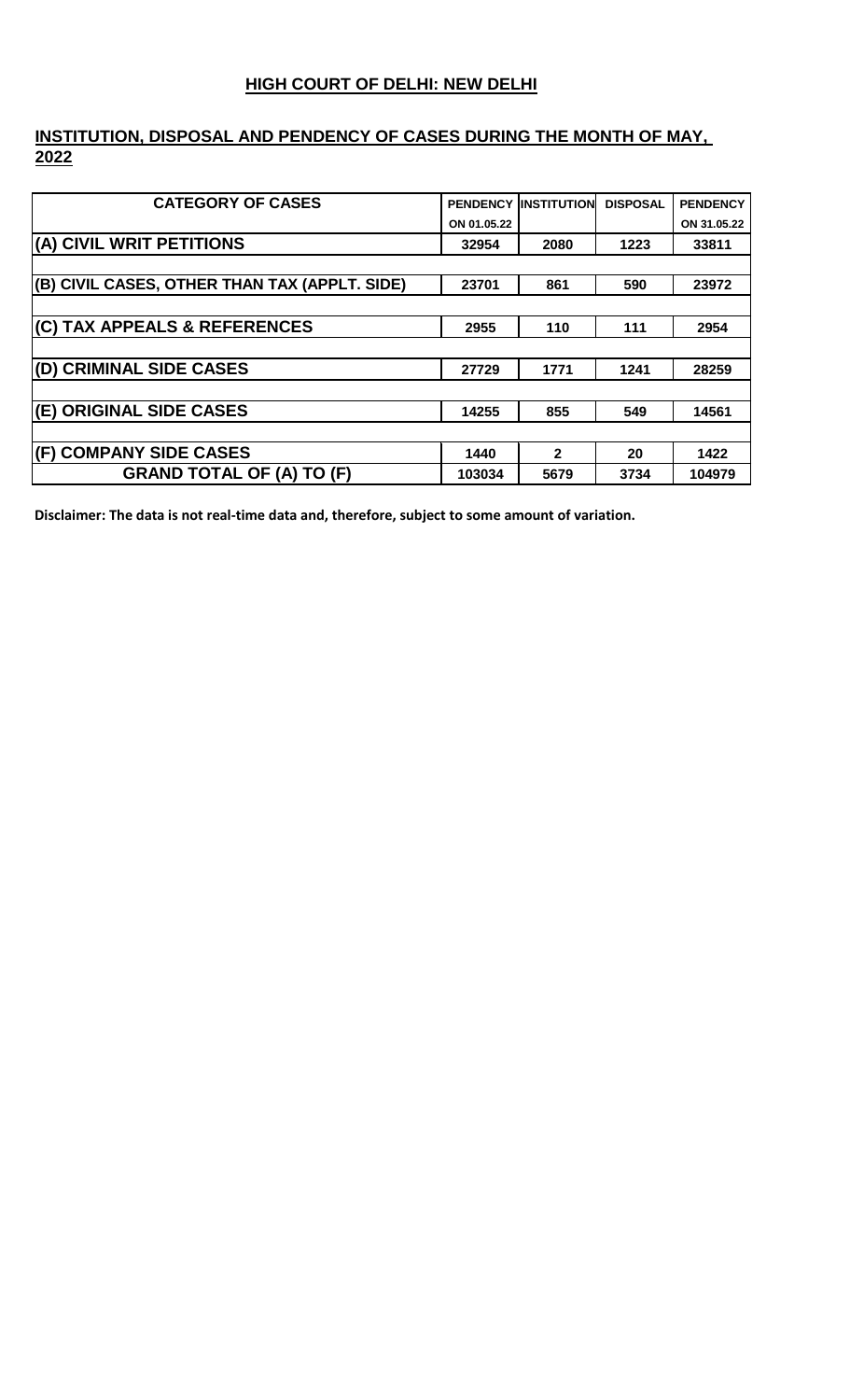<span id="page-1-0"></span>

| (B) CIVIL CASES, OTHER THAN TAX (APPELLATE SIDE) |             |                      |                 |                 |
|--------------------------------------------------|-------------|----------------------|-----------------|-----------------|
| <b>CATEGORY OF CASES</b>                         |             | PENDENCY INSTITUTION | <b>DISPOSAL</b> | <b>PENDENCY</b> |
|                                                  | ON 01.05.22 |                      |                 | ON 31.05.22     |
| <b>LETTERS PATENT APPEALS</b>                    | 1362        | 96                   | 58              | 1400            |
| <b>CIVIL REVISION PETITONS</b>                   | 381         | 15                   | 13              | 383             |
| <b>REVISION PETITIONS UNDER RENT CONTROL ACT</b> | 1367        | 45                   | 38              | 1374            |
| <b>CIVIL MISC.(MAIN)</b>                         | 1441        | 150                  | 130             | 1461            |
| <b>TRANSFER PETITIONS (CIVIL)</b>                | 83          | 8                    | 5               | 86              |
| <b>REGULAR FIRST APPEALS</b>                     | 5235        | 70                   | 23              | 5282            |
| <b>LAND ACQUISITION APPEALS</b>                  | 2616        | 53                   | $\mathbf 0$     | 2669            |
| <b>FIRST APPEAL FROM ORDERS</b>                  | 1928        | 56                   | 12              | 1972            |
| <b>MATRIMONIAL APPEALS</b>                       | 112         | 0                    | $\bf{0}$        | 112             |
| <b>MOTOR ACCIDENT CLAIM APPEALS</b>              | 3984        | 28                   | 40              | 3972            |
| <b>SECOND APPEALS UNDER RENT CONTROL ACT</b>     | 4           | 0                    | $\bf{0}$        | 4               |
| <b>COMPANY APPEALS (DB)</b>                      | 27          | 1                    | 1               | 27              |
| <b>REGULAR SECOND APPEALS</b>                    | 688         | 8                    | 5               | 691             |
| <b>CONTEMPT CASES (CIVIL)</b>                    | 2701        | 153                  | 169             | 2685            |
| <b>CIVIL CONTEMPT APPEALS</b>                    | 19          | $\overline{7}$       | 3               | 23              |
| <b>CIVIL CONTEMPT REFERENCES</b>                 | 4           | 0                    | $\mathbf 0$     | 4               |
| <b>REGULAR FIRST APPEALS (ORIGINAL SIDE)</b>     | 255         | $\mathbf{2}$         | $\mathbf{2}$    | 255             |
| FIRST APPEALS FROM ORDERS(ORIGINAL SIDE)         | 331         | 42                   | 18              | 355             |
| <b>EXECUTION FIRST APPEALS(ORIGINAL SIDE)</b>    | 38          | $\mathbf 2$          | 1               | 39              |
| <b>MATRIMONIAL REFERENCES</b>                    | $\mathbf 0$ | 0                    | $\mathbf 0$     | $\mathbf 0$     |
| <b>CIVIL REFERENCES</b>                          | 1           | 0                    | $\mathbf 0$     | $\mathbf{1}$    |
| <b>EXECUTION FIRST APPEALS</b>                   | 47          | $\mathbf{2}$         | $\overline{2}$  | 47              |
| <b>EXECUTION SECOND APPEALS</b>                  | 9           | 0                    | $\overline{2}$  | $\overline{7}$  |
| CMI (LEAVE TO SUE AS INDIGENT PERSON)            | 30          | 0                    | $\mathbf 0$     | 30              |
| <b>MATRIMONAL APPEALS (FAMILY COURTS)</b>        | 386         | 29                   | 16              | 399             |
| <b>REGULAR FIRST APPEALS(OS)(COMM)</b>           | 65          | 1.                   | $\mathbf{2}$    | 64              |
| FIRST APPEALS FROM ORDERS(OS)(COMM)              | 430         | 43                   | 31              | 442             |
| <b>EXECUTION FIRST APPEALS(OS)(COMM)</b>         | 10          | $\overline{2}$       | 1               | 11              |
| REGULAR FIRST APPEALS(OS)(IPD)                   | 0           | 0                    | 0               | 0               |
| FIRST APPEALS FROM ORDERS(OS)(IPD)               | 1           | 0                    | 0               | 1               |
| <b>EXECUTION FIRST APPEALS(OS)(IPD)</b>          | 0           | 0                    | 0               | 0               |
| <b>EFA (COMM)</b>                                | 0           | 1                    | 0               | 1               |
| <b>RFA (COMM)</b>                                | 25          | 18                   | 5               | 38              |
| <b>FAO (COMM)</b>                                | 118         | 29                   | 13              | 134             |
| <b>ORIGINAL APPEAL (APPELLATE)</b>               | 0           | 0                    | 0               | 0               |
| <b>RERA APPEAL</b>                               | 3           | $\mathbf 0$          | $\bf{0}$        | 3               |
| <b>TOTAL OF (B)</b>                              | 23701       | 861                  | 590             | 23972           |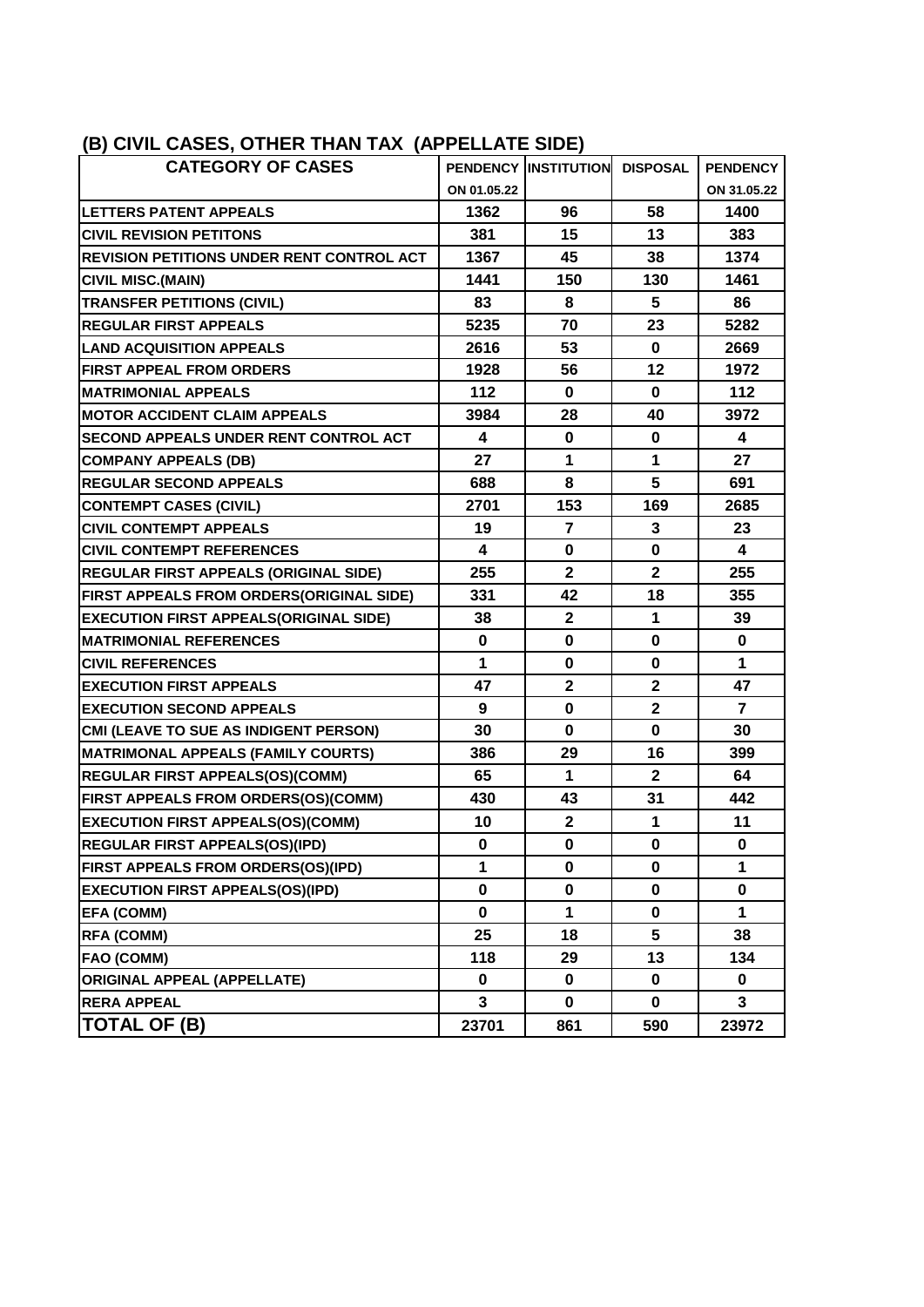## <span id="page-2-0"></span>**(C) TAX APPEALS & REFERENCES**

| <b>CATEGORY OF CASES</b>               | <b>PENDENCY</b> | <b>IINSTITUTION</b> | <b>DISPOSAL</b> | <b>PENDENCY</b> |
|----------------------------------------|-----------------|---------------------|-----------------|-----------------|
|                                        | ON 01.05.22     |                     |                 | ON 31.05.22     |
| <b>INCOME TAX APPEALS</b>              | 2669            | 38                  | 51              | 2656            |
| <b>SALES TAX APPEALS</b>               | 21              | $\bf{0}$            | 0               | 21              |
| <b>SALES TAX REFERENCES</b>            | 15              | $\bf{0}$            | 0               | 15              |
| <b>WEATH TAX APPEALS</b>               | 3               | $\bf{0}$            | 0               | 3               |
| <b>CUSTOM ACT CASES</b>                | 3               | $\bf{0}$            | 0               | 3               |
| <b>CUSTOM ACT REFERENCES</b>           | 1               | $\bf{0}$            | $\Omega$        | 1               |
| <b>CUSTOM ACT APPEALS</b>              | 142             | 57                  | 50              | 149             |
| <b>CENTRAL EXCISE ACT CASES</b>        | 44              | $\bf{0}$            | $\mathbf{2}$    | 42              |
| <b>CENTRAL EXCISE ACT REFERENCES</b>   | 1               | $\bf{0}$            | 0               | 1               |
| <b>CHARTERED ACCOUNTANT REFERENCES</b> | 5               | $\bf{0}$            | O               | 5               |
| <b>CHARTERED ACCOUNTANT CASES</b>      | $\mathbf{2}$    | $\bf{0}$            | O               | $\mathbf{2}$    |
| <b>VAT APPEAL</b>                      | 22              | 13                  | 8               | 27              |
| <b>SERVICE TAX APPEALS</b>             | 27              | $\mathbf{2}$        | 0               | 29              |
| <b>TOTAL OF (C)</b>                    | 2955            | 110                 | 111             | 2954            |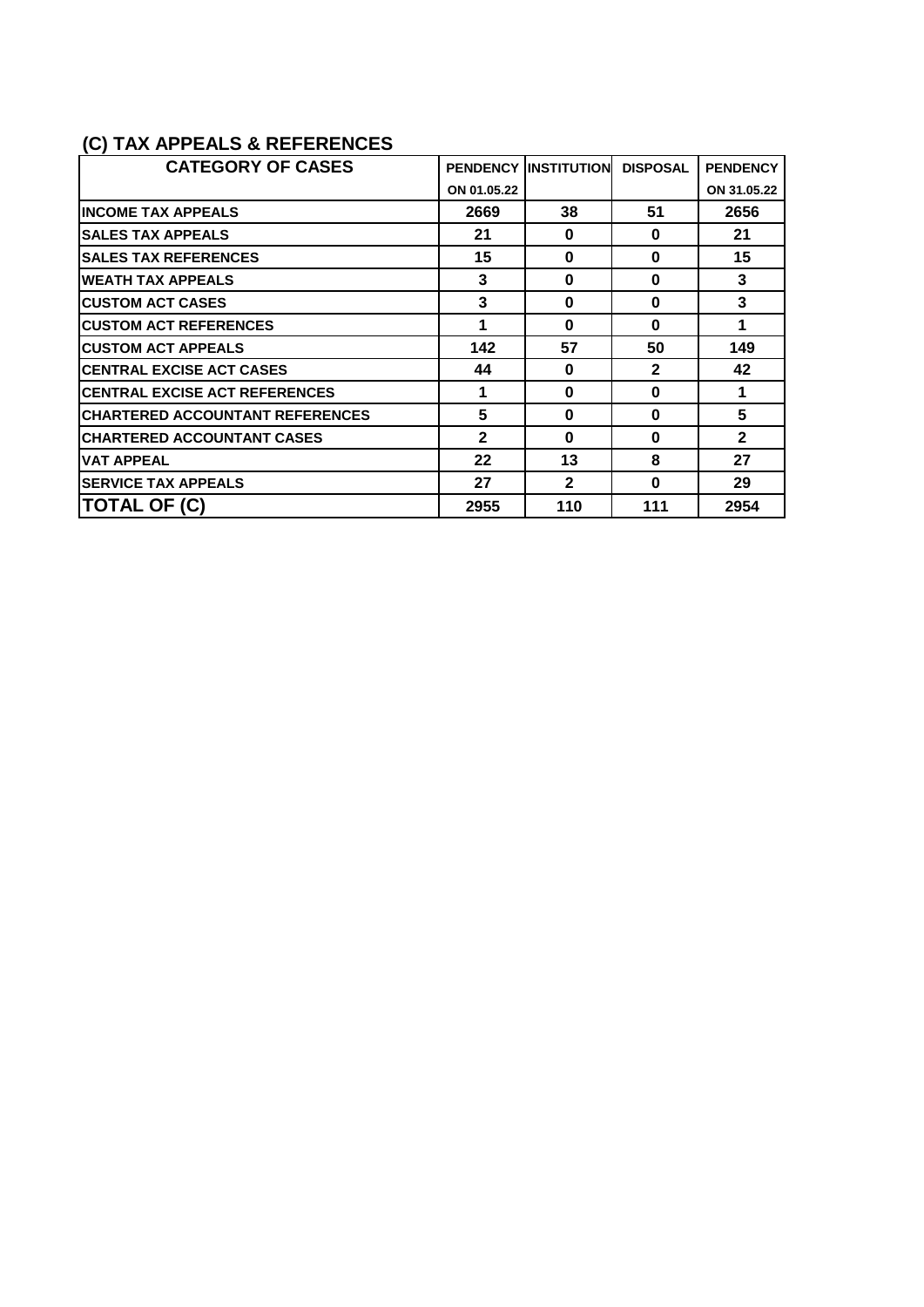### <span id="page-3-0"></span>**(D) CRIMINAL SIDE CASES**

| <b>CATEGORY OF CASES</b>                 | <b>PENDENCY</b> | <b>IINSTITUTION</b> | <b>DISPOSAL</b> | <b>PENDENCY</b> |
|------------------------------------------|-----------------|---------------------|-----------------|-----------------|
|                                          | ON 01.05.22     |                     |                 | ON 31.05.22     |
| <b>WRIT PETITIONS (CRIMINAL)</b>         | 2174            | 336                 | 286             | 2224            |
| <b>CRIMINAL REVISION PETITIONS</b>       | 3581            | 91                  | 49              | 3623            |
| <b>CRIMINAL APPEALS (DIVISION BENCH)</b> | 1901            | 20                  | 12              | 1909            |
| CRIMINAL APPEALS (SINGLE BENCH)          | 9413            | 46                  | 14              | 9445            |
| <b>CRIMINAL MISC. CASES</b>              | 7040            | 782                 | 517             | 7305            |
| <b>BAIL APPLICATIONS</b>                 | 1632            | 369                 | 324             | 1677            |
| <b>TRANSFER PETITIONS (CRIMINAL)</b>     | 46              | 14                  | 13              | 47              |
| <b>DEATH SENTENCE REFERENCES</b>         | 3               | $\bf{0}$            | O               | 3               |
| <b>CRIMINAL REFERENCES</b>               | 8               | $\bf{0}$            | $\bf{0}$        | 8               |
| <b>CONTEMPT CASES (CRIMINAL)</b>         | 28              | 1                   | $\mathbf{2}$    | 27              |
| <b>CRIMINAL CONTEMPT REFERENCES</b>      | $\mathbf{2}$    | $\bf{0}$            | O               | $\mathbf{2}$    |
| <b>LEAVE TO APPEAL</b>                   | 1891            | 110                 | 22              | 1979            |
| <b>MISC. APPEAL (PMLA)</b>               | 10              | $\mathbf{2}$        | $\overline{2}$  | 10              |
| <b>TOTAL OF (D)</b>                      | 27729           | 1771                | 1241            | 28259           |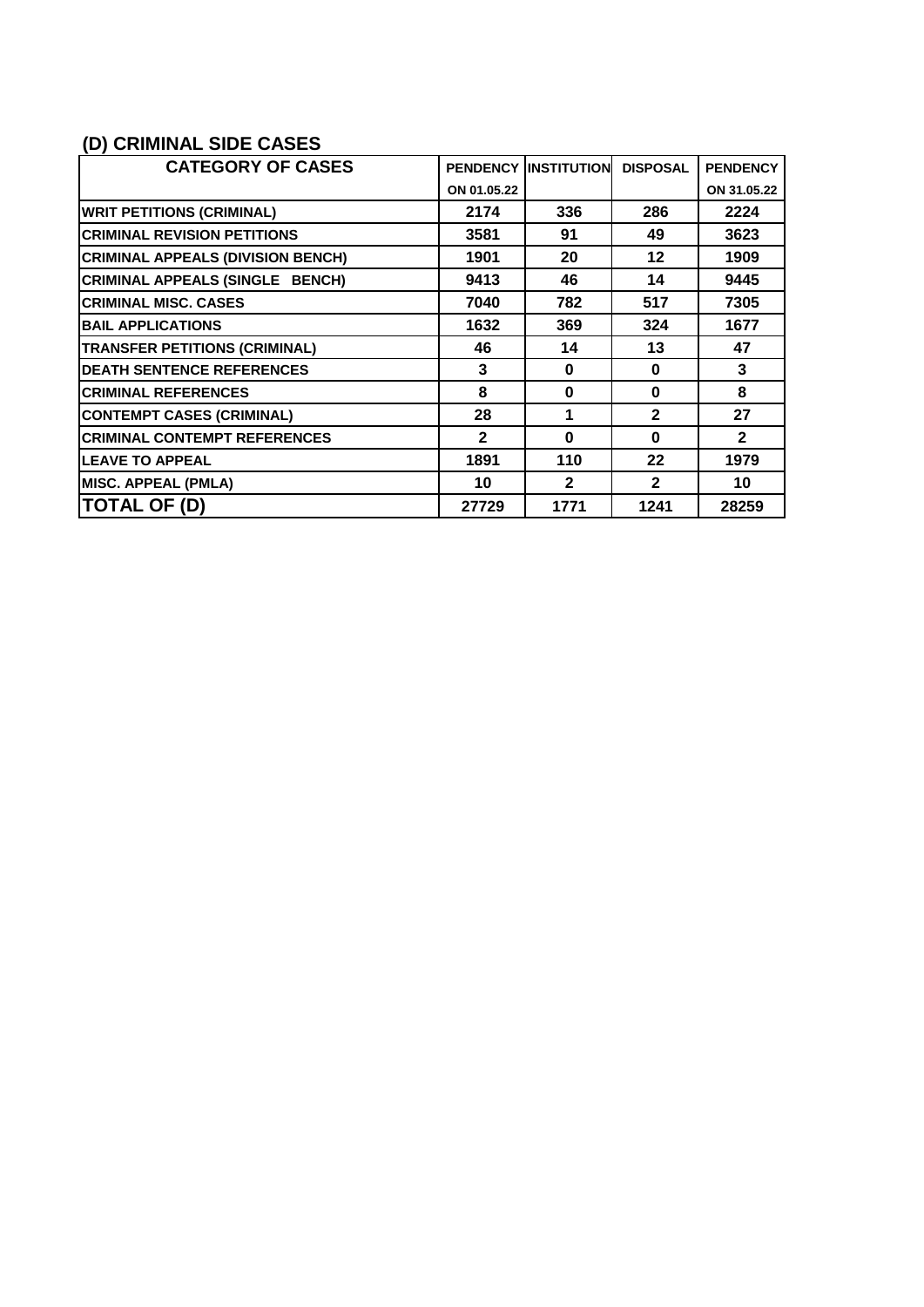#### <span id="page-4-0"></span>**(E) ORIGINAL SIDE CASES**

| $\frac{1}{2}$                                  |              |                               |                |                 |
|------------------------------------------------|--------------|-------------------------------|----------------|-----------------|
| <b>CATEGORY OF CASES</b>                       |              | PENDENCY INSTITUTION DISPOSAL |                | <b>PENDENCY</b> |
|                                                | ON 01.05.22  |                               |                | ON 31.05.22     |
| <b>CIVIL SUITS</b>                             | 4209         | 98                            | 42             | 4265            |
| <b>ARBITRATION APPEALS</b>                     | 9            | 1                             | $\mathbf{2}$   | 8               |
| <b>ARBITRATION PETITIONS</b>                   | 703          | 185                           | 139            | 749             |
| <b>ORIGINAL MISC. PETITIONS</b>                | 65           | 1                             | 1              | 65              |
| <b>ORIGINAL MISC. PETITIONS (E)</b>            | $\mathbf 0$  | $\bf{0}$                      | $\mathbf 0$    | $\bf{0}$        |
| <b>ORIGINAL MISC. PETITIONS (I)</b>            | 15           | 1                             | 1              | 15              |
| <b>ORIGINAL MISC. PETITIONS (T)</b>            | 3            | $\mathbf 2$                   | $\mathbf 0$    | 5               |
| <b>TRANSFER PETITIONS (CIVIL)</b>              | 1            | $\mathbf 0$                   | 0              | 1               |
| <b>TEST. CASES</b>                             | 589          | 19                            | 9              | 599             |
| <b>INDIGENT PERSON APPLICATIONS</b>            | 45           | $\mathbf 0$                   | $\mathbf{1}$   | 44              |
| <b>EXECUTION PETITONS</b>                      | 404          | 12                            | $\overline{7}$ | 409             |
| <b>CIVIL ORIGINAL</b>                          | 1            | $\bf{0}$                      | $\mathbf 0$    | 1               |
| <b>ORIGINAL APPEALS</b>                        | 132          | 6                             | 10             | 128             |
| CIVIL CONTEMPT PETITIONS (ORIGINAL SIDE)       | 280          | 6                             | 3              | 283             |
| <b>CIVIL RULE</b>                              | 1            | $\bf{0}$                      | 1              | $\bf{0}$        |
| <b>ELECTION PETITIONS</b>                      | 22           | $\mathbf 0$                   | $\mathbf 0$    | 22              |
| <b>COUNTER CLAIMS</b>                          | 214          | 4                             | 1              | 217             |
| <b>CIVIL REFERENCES (ORIGINAL SIDE)</b>        | $\bf{0}$     | $\mathbf 0$                   | $\mathbf 0$    | $\bf{0}$        |
| <b>CIVIL CONTEMPT REFERENCE (ARBITRATION)</b>  | $\bf{0}$     | $\mathbf 0$                   | $\mathbf 0$    | $\bf{0}$        |
| <b>ORIGINAL MISC. PETITIONS (MISC.)</b>        | 4            | $\bf{0}$                      | 1              | 3               |
| <b>ORIGINAL MISC. PETITIONS (CONTEMPT)</b>     | 1            | 1                             | $\bf{0}$       | $\mathbf{2}$    |
| <b>CIVIL SUITS (COMM)</b>                      | 2941         | 115                           | 70             | 2986            |
| <b>ORIGINAL MISC. PET. (I) (COMM)</b>          | 232          | 38                            | 45             | 225             |
| <b>ORIGINAL MISC. PET. (T) (COMM)</b>          | 78           | 11                            | 17             | 72              |
| <b>ORIGINAL MISC. PET. (J) (COMM)</b>          | $\bf{0}$     | $\bf{0}$                      | $\bf{0}$       | 0               |
| <b>ORIGINAL MISC. PET. (E) (COMM)</b>          | $\bf{0}$     | 6                             | 6              | $\bf{0}$        |
| <b>ORIGINAL MISC. PET. (COMM)</b>              | 1900         | 36                            | 120            | 1816            |
| <b>ORIGINAL MISC. PET. (ENF.) (COMM)</b>       | 671          | 26                            | 10             | 687             |
| <b>ORIGINAL MISC. PET. (EFA) (COMM)</b>        | 36           | 1                             | $\pmb{0}$      | 37              |
| <b>ARBITRATION APPEAL (COMM)</b>               | 38           | 15                            | 3              | 50              |
| <b>ORIGINAL MISC. PETITIONS (MISC.) (COMM)</b> | 28           | 17                            | 16             | 29              |
| <b>COUNTER CLAIM (COMM)</b>                    | 151          | 4                             | $\bf{0}$       | 155             |
| <b>CIVIL SUITS (COMM) INFRA</b>                | $\mathbf{2}$ | 0                             | 0              | $\mathbf{2}$    |
| <b>CIVIL ORIGINAL (COMM-IPD-TM)</b>            | 982          | 61                            | 15             | 1028            |
| <b>CIVIL ORIGINAL (COMM-IPD-CR)</b>            | 28           | $\mathbf 2$                   | 0              | 30              |
| <b>CIVIL MISC.(MAIN) - IPD</b>                 | 4            | $\overline{\mathbf{2}}$       | 3              | 3               |
| FIRST APPEAL FROM ORDERS (IPD)                 | 43           | 1                             | 1              | 43              |
| <b>REGULAR FIRST APPEALS - IPD</b>             | 5            | 0                             | 0              | 5               |
| <b>CIVIL WRIT PETITIONS - IPD</b>              | 92           | 4                             | 10             | 86              |
| <b>CIVIL APPEAL (COMM-IPD-GI)</b>              | 1            | $\bf{0}$                      | 0              | 1               |
| <b>CIVIL APPEAL (COMM-IPD-PAT)</b>             | 51           | 162                           | 3              | 210             |
| <b>CIVIL APPEAL (COMM-IPD-PV)</b>              | 1            | 1                             | $\mathbf 0$    | $\mathbf{2}$    |
| CIVIL APPEAL (COMM-IPD-TM)                     | 264          | $\boldsymbol{9}$              | 11             | 262             |
| <b>CIVIL APPEAL (COMM-IPD-CR)</b>              | 1            | $\bf{0}$                      | 0              | 1               |
| <b>CIVIL ORIGINAL (COMM-IPD-PAT)</b>           | 6            | $\overline{7}$                | 0              | 13              |
| <b>CIVIL ORIGINAL (COMM-IPD-PV)</b>            | 0            | 0                             | 0              | 0               |
| <b>CIVIL ORIGINAL (COMM-IPD-GI)</b>            | 0            | 0                             | 0              | 0               |
| <b>CRP-IPD</b>                                 | $\mathbf 2$  | 1                             | 1              | $\overline{2}$  |
| <b>TOTAL OF (E)</b>                            | 14255        | 855                           | 549            | 14561           |
|                                                |              |                               |                |                 |